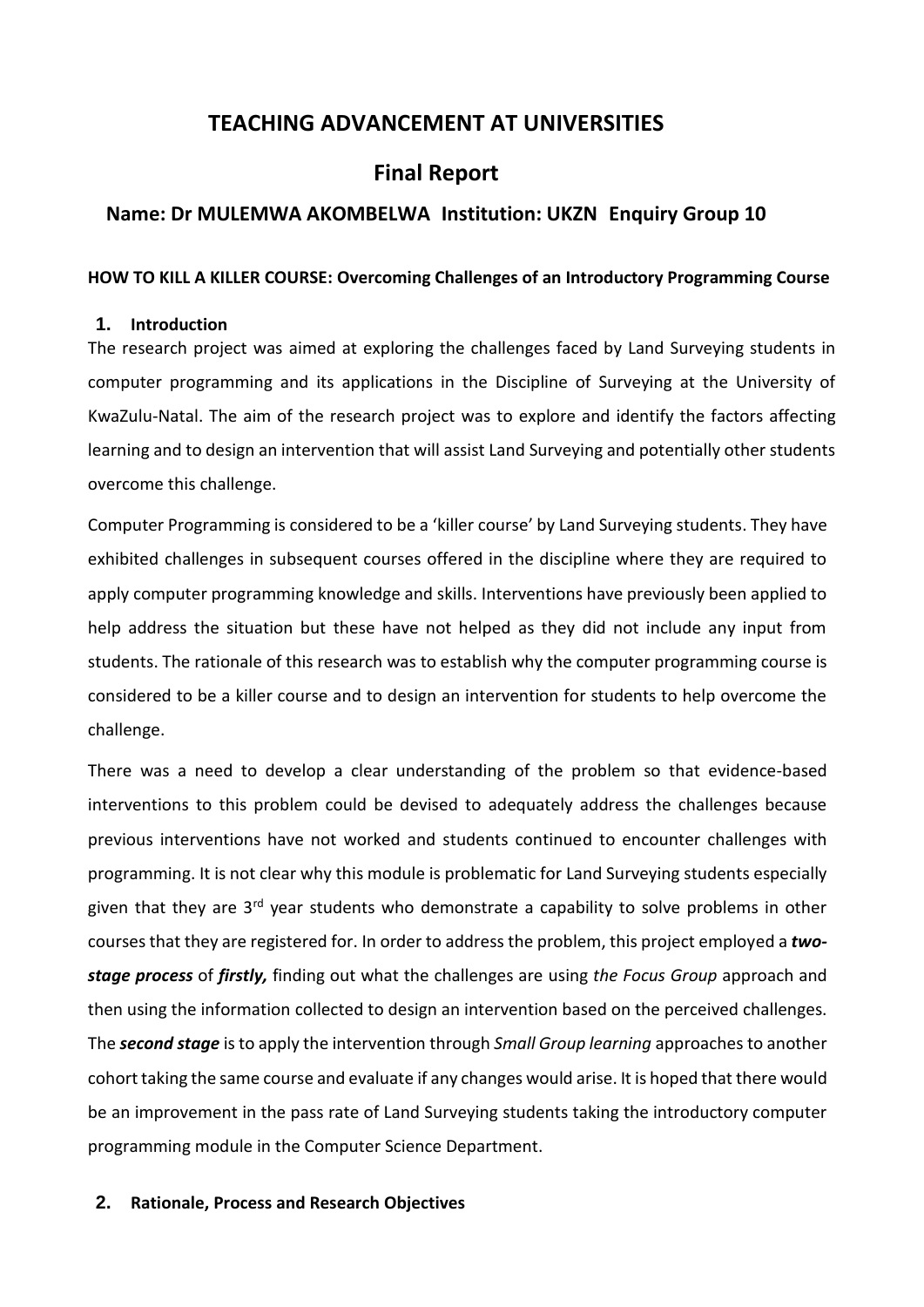While the ability to program has tremendous potential to support and channel the creative power of people, new programming languages continuously arise as the need to solve new problems emerges. There is a need by industry for more people to help deliver reliable and efficient software solutions to society (Ball & Zorn, 2015).

It has been suggested in the literature that computer programming requires skills in critical thinking, problem-solving, computational thinking and new system designs (Topalli & Cagiltay, 2018). The need for computational thinking is why computer programming is a central part of engineering curricula worldwide (Vaca-Cárdenas et. al, 2015; Ball & Zorn, 2015). Unfortunately, the attrition rate for introductory computer programming courses has been found to be quite high (Beaubouef & Mason, 2005). According to Allan & Colesar (1996), many problems in learning computer programming originate from the complexity of concepts such as variables, loops and so on.

The study seeks to achieve the following objectives:

- 1. To understand the factors that affect the pass rate for the introductory computer programming module.
- 2. To design an intervention based on the factors identified by the research participants (staff and students)
- 3. To test whether application of the intervention will improve student's ability to program and hence change the pass rate?

#### **Research questions**

- **i.** Can Focus groups be used to identify and address the challenges that introductory computer programming students face?
- **ii.** Can Small Group Learning be employed to apply the intervention developed from Focus Groups to address challenges in introductory computer programming?

#### **3. Conceptual framework**

This research project aims to develop and test an intervention model to address challenges in introductory computer programming by drawing from the theory of Constructive Alignment (Biggs & Tang, 2011), constructivist theory (Schunk, 2012) through Small Group Learning (Edmunds & Brown, 2010) and social learning theory (Bandura, 1971, 1977, 1986). This suggests that small group learning activities in computer programming education programmes can enhance the programming ability of students. These learning activities should be directed at enabling students to achieve computational thinking (Topalli & Cagiltay, 2018) and for the students to be able to write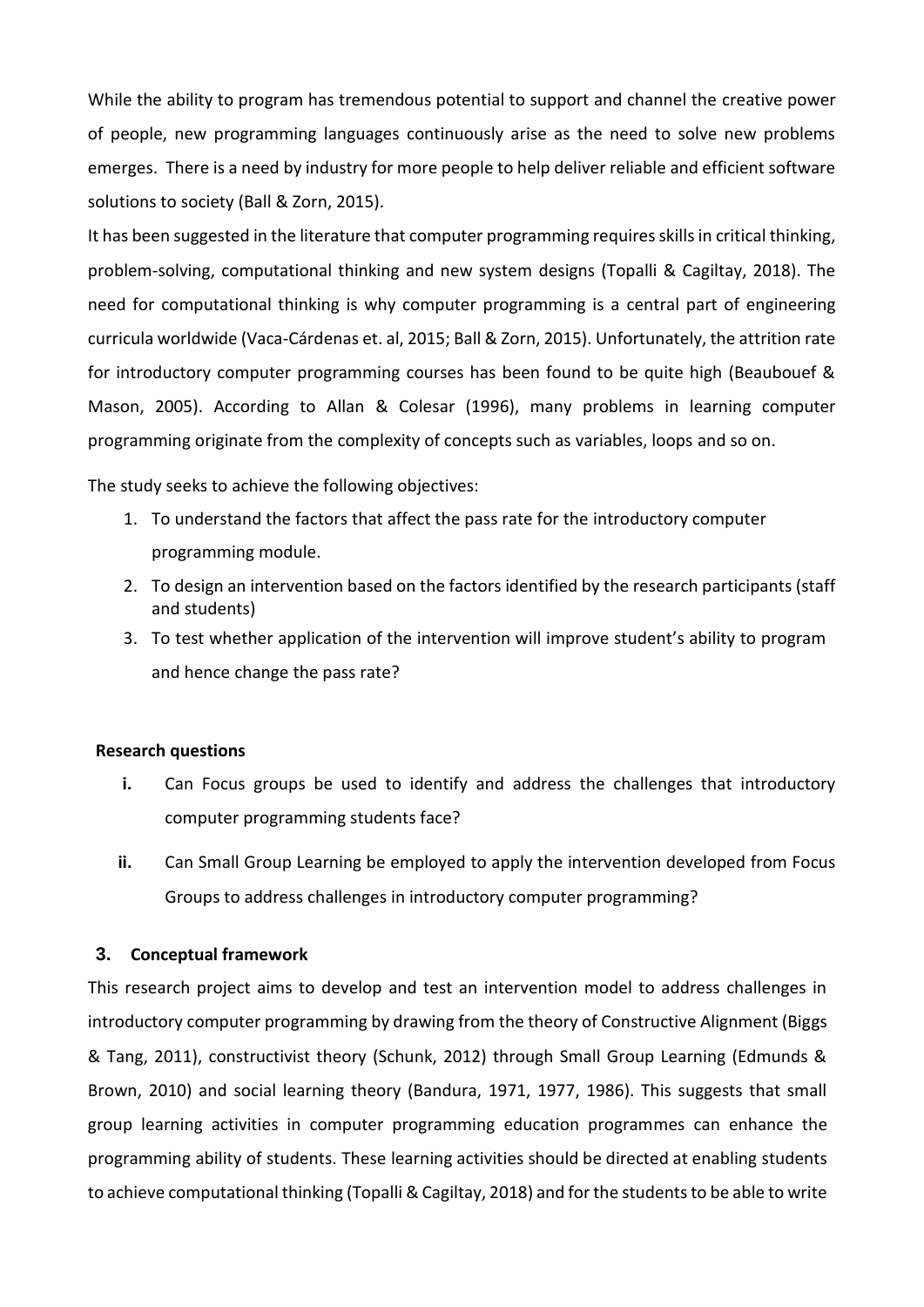programming code. This requires students to ascribe, through the focus groups, the factors that lead to an achievement outcome such as passing or failing (Hawi, 2010).

In the context of computer programming, self-efficacy adapted from Bandura, (1986:391) can be viewed as the degree to which individuals believe they have the ability to successfully solve a problem and apply computational thinking to it. The effectiveness of the resulting intervention will be assessed using students' creative programming design solutions to problems. The intervention will be carefully designed and implemented with due consideration of the *What?* For *Whom?*, *Why?*, *How?* and For *Which* results? as suggested by Fayolle and Gailly (2008).

### **4. Methods and Results**

# **4.1 Research design**

The study will adopt a Design-Based Research method (DBR) (Figure 1). DBR is regarded as a new approach that is applicable to research in education which is guided primarily by the research problem and objectives with the aim of improving the theory and the educational context (Abdallah & Wegerif, 2014). It is a flexible approach that enables researchers employing DBR to design interventions based on theory, test them and refine the theory which helps improve not only the intervention but practice which is based on the theory (Abdallah & Wegerif, 2014). This study is based on both qualitative and quantitative research methods that will involve conducting interviews and focus groups to collect data from students and staff prior to the design and implementation of the intervention.

The first stage of the study was conducted in terms of the four phases (see Figure 1), as suggested by Herrrington et. al, (2007). The initial sample for this research project involved final yearstudents. The students were requested to participate in the study through a focus group meeting. These students are a convenient and purposive sample that is aimed at identifying the main issues before design of the intervention that will be implemented on a class of  $3<sup>rd</sup>$  year students who will be attending the course next year. The study also involved two (02) colleagues who lecture computer programming. Their views will help inform the design of the intervention. These colleagues will be interviewed by means of an interview.

## *Data collection tools*

Data was collected using an audio recorder, handwritten notes, and structured questions for the focus group meeting and interviews with the colleagues.

*Data collection procedure*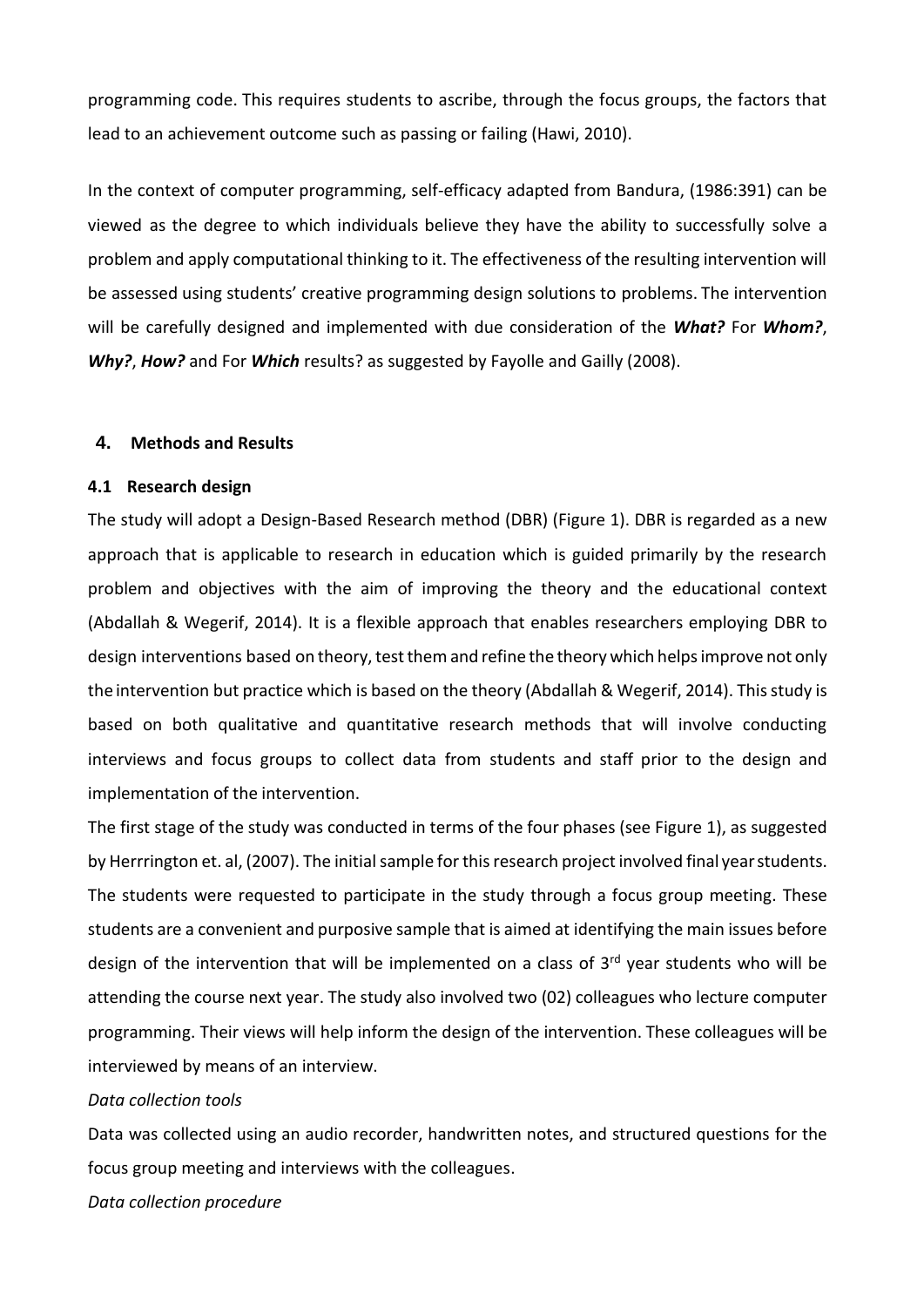Focus group interviews were conducted with 4<sup>th</sup> year students who have completed the programming module to obtain information about the weaknesses of the current teaching methods and suggestions with regard to what could be improved to enhance creativity

# **4.2 Results**

The Digital recordings were transcribed and handwritten notes typed into a spreadsheet (Leedy & Ormrod, 2018). The qualitative data was then summarised and categorised into themes, and where possible be quantified and analysed using statistical software (Saunders, Lewis & Thornhill, 2016). Quantitative data analysis will be conducted using SPSS Version 25. The main themes identified from the focus group meeting are illustrated in Table 1.

| <b>Duration of Module</b>                                                              | <b>Programme</b><br><b>Structure</b>                                                        | <b>Relevance of</b><br><b>Modules</b>           | <b>Learning</b>                                                                                |
|----------------------------------------------------------------------------------------|---------------------------------------------------------------------------------------------|-------------------------------------------------|------------------------------------------------------------------------------------------------|
| One semester not enough                                                                | Current curriculum<br>structure does not<br>adequately support<br>computer programming      | Understand the need<br>for computing            | Large Class - not enough<br>interaction with the<br>lecturer                                   |
| Should run for longer                                                                  | Should be split in to 3<br>modules covering Basic,<br>Intermediate and<br>Advanced concepts | <b>Biased to department</b><br>offering modules | SI tutors & demonstrators<br>not adequately trained to<br>support them                         |
| Should begin in 2nd year<br>(to allow students to<br>adjust to university<br>teaching) |                                                                                             |                                                 | Preferably want a Land<br>Surveyor to teach the<br>Programming module with<br>more LS examples |

**Table 1: Themes Identified from Focus Group Meeting**

The results indicate that there are 4 main themes that could be drawn from the focus group meeting, namely the *duration of the module*, the *programme structure*, *relevance of modules* and *Learning* which embodies the direct challenges they encounter with the learning process. A closer inspection of the themes seems to suggest that the *Learning theme* is affected by the other themes.

The issues identified require different types of intervention to be devised with some requiring long term action such as those requiring curriculum adjustment or employment of extra staff to deliver